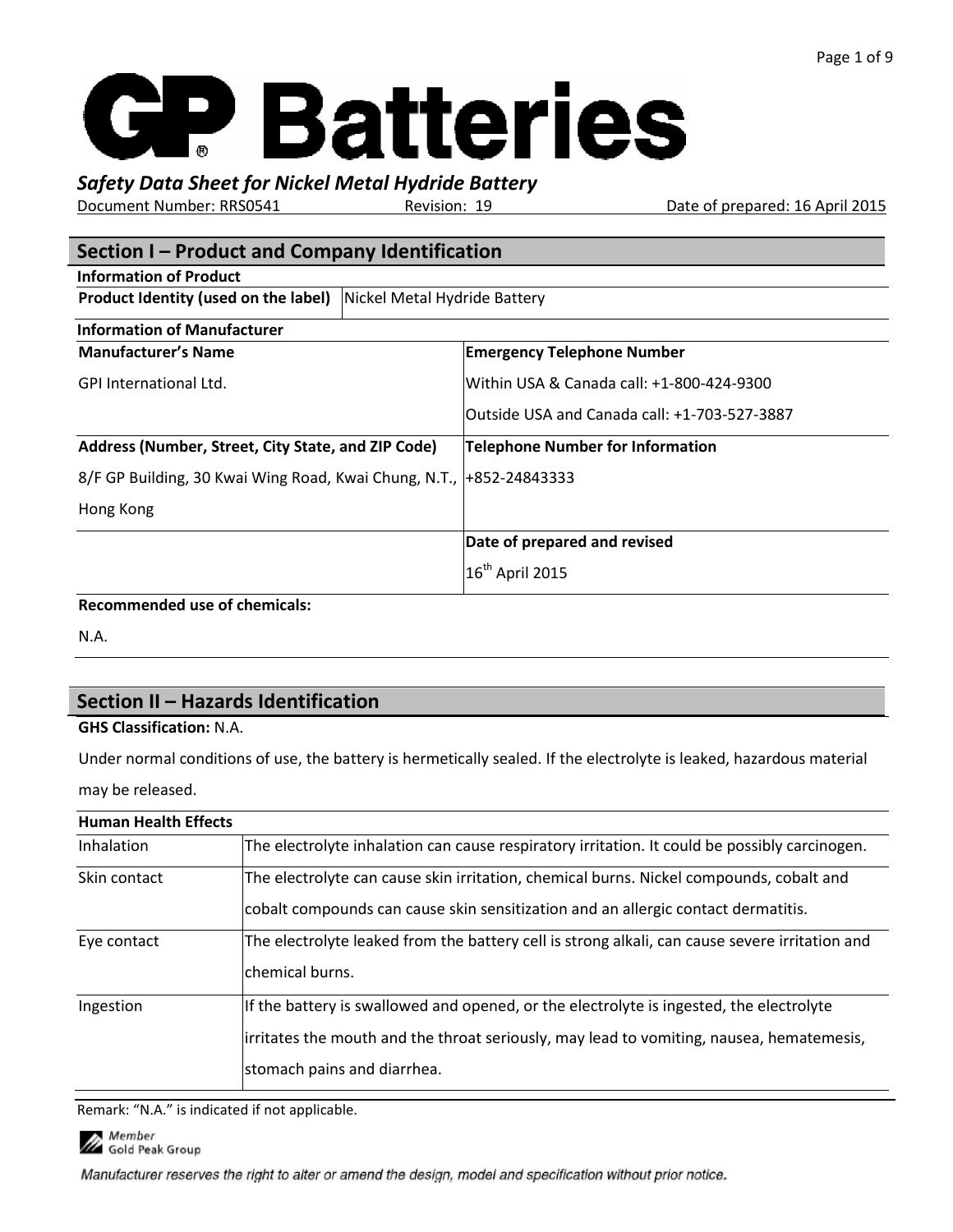

Document Number: RRS0541 Revision: 19 Date of prepared: 16 April 2015

#### **Environmental Effects**

The battery cell remains in the environment. Do not throw it out into the environment.

#### **Specific Hazards**

As previously described.

## **Section III – Composition/Information on Ingredients**

| <b>Chemical Name/Common</b> | <b>CAS No.</b> | %/wt        |
|-----------------------------|----------------|-------------|
| <b>Name</b>                 |                |             |
| Aluminum                    | 7429-90-5      | $\leq$ 2    |
| Cobalt metal                | 7440-48-4      | $2.5 - 6.0$ |
| Cobalt oxide                | 1307-96-6      |             |
| Cobalt hydroxide            | 21041-93-0     |             |
| Lithium Hydroxide           | 1310-65-2      | $0 - 2$     |
| Manganese                   | 7439-96-5      | $0 - 4$     |
| Lanthanum                   | 7439-91-0      | < 13        |
| Cerium                      | 7440-45-1      |             |
| Neodymium                   | 7440-00-8      |             |
| Praseodymium                | 7440-10-0      |             |
| Nickel hydroxide            | 12054-48-7     | 35-55       |
| Nickel oxide                | 1313-99-1      |             |
| Nickel powder               | 7440-02-0      |             |
| Potassium Hydroxide         | 1310-58-3      | $0 - 4$     |
| Sodium Hydroxide            | 1310-73-2      | $0 - 4$     |
| Zinc metal                  | 7440-66-6      | $\leq$ 3    |
| Zinc oxide                  | 1314-13-2      |             |
| Zinc hydroxide              | 20427-58-1     |             |

Remark: "N.A." is indicated if not applicable.

Member **COLORED MEMBER**<br>Gold Peak Group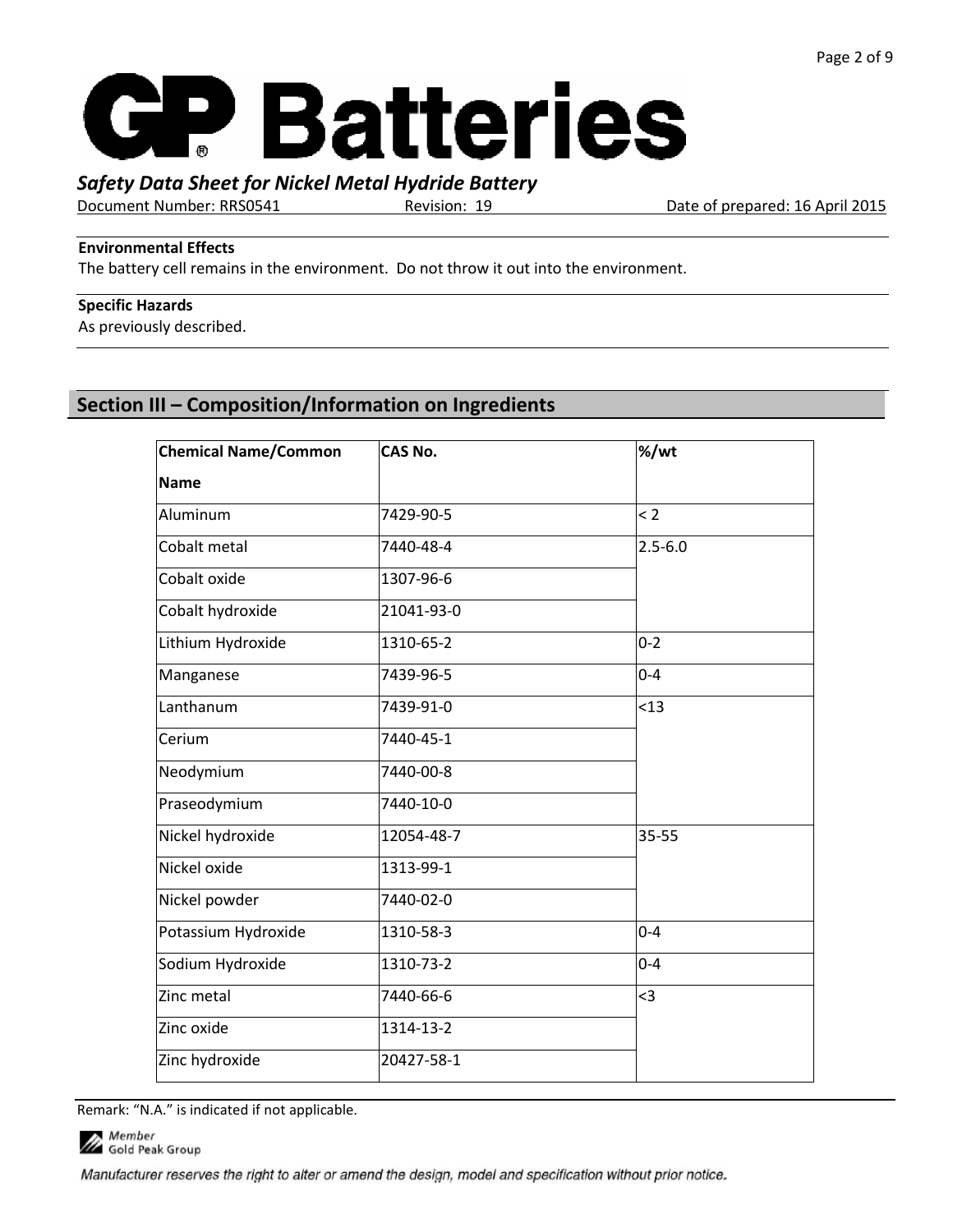## *Safety Data Sheet for Nickel Metal Hydride Battery*

Document Number: RRS0541 Revision: 19 Date of prepared: 16 April 2015

| <b>Ilron</b>        | 7439-89-6                       | $120 - 45$     |
|---------------------|---------------------------------|----------------|
| Other Non-hazardous | Water, Paper, Plastic and Other | <b>Balance</b> |

### **Section IV – First-aid Measures**

| <b>Inhalation</b>   | If electrolyte leakage occurs, cover the victim in a blanket, move to the place of fresh air and |
|---------------------|--------------------------------------------------------------------------------------------------|
|                     | keep quiet. Seek medical attention immediately. When dyspnea (breathing difficulty) or           |
|                     | asphyxia (breath-hold), give artificial respiration immediately.                                 |
| <b>Skin Contact</b> | If electrolyte leakage occurs, remove contaminated clothes and shoes immediately. Wash           |
|                     | the adherence or contact region with soap and plenty of water. Seek medical attention            |
|                     | immediately.                                                                                     |
| <b>Eye Contact</b>  | If electrolyte leakage occurs, immediately flush eyes with water continuously for at least 15    |
|                     | minutes. Seek medical attention immediately.                                                     |
| Ingestion           | If battery cell and electrolyte is ingested, do not induce vomiting or give food or drink. Seek  |
|                     | medical attention immediately.                                                                   |

| Section V - Fire-fighting Measures        |                                                                              |  |
|-------------------------------------------|------------------------------------------------------------------------------|--|
| <b>Extinguishing Media</b>                | Dry sand, chemical powder fire extinguishing medium.                         |  |
| <b>Unusual Fire and Explosion Hazards</b> | Acrid or harmful fume is emitted during fire.                                |  |
| <b>Special Protective equipment and</b>   | Fire fighters should wear self-contained breathing apparatus. Burning nickel |  |
| <b>Precautions for fire-fighters</b>      | metal hydride batteries can produce toxic fumes including oxides of nickel,  |  |
|                                           | cobalt, aluminum, manganese, lanthanum, cerium, neodymium, and               |  |
|                                           | praseodymium.                                                                |  |
|                                           | Protective equipment written in Section VIII.                                |  |

|                                                                                                  | Section VI - Accidental Release Measures |  |
|--------------------------------------------------------------------------------------------------|------------------------------------------|--|
| Forbid unauthorized person to enter. Remove leaked materials with<br><b>Personal Precautions</b> |                                          |  |

Remark: "N.A." is indicated if not applicable.

Member<br>17 Gold Peak Group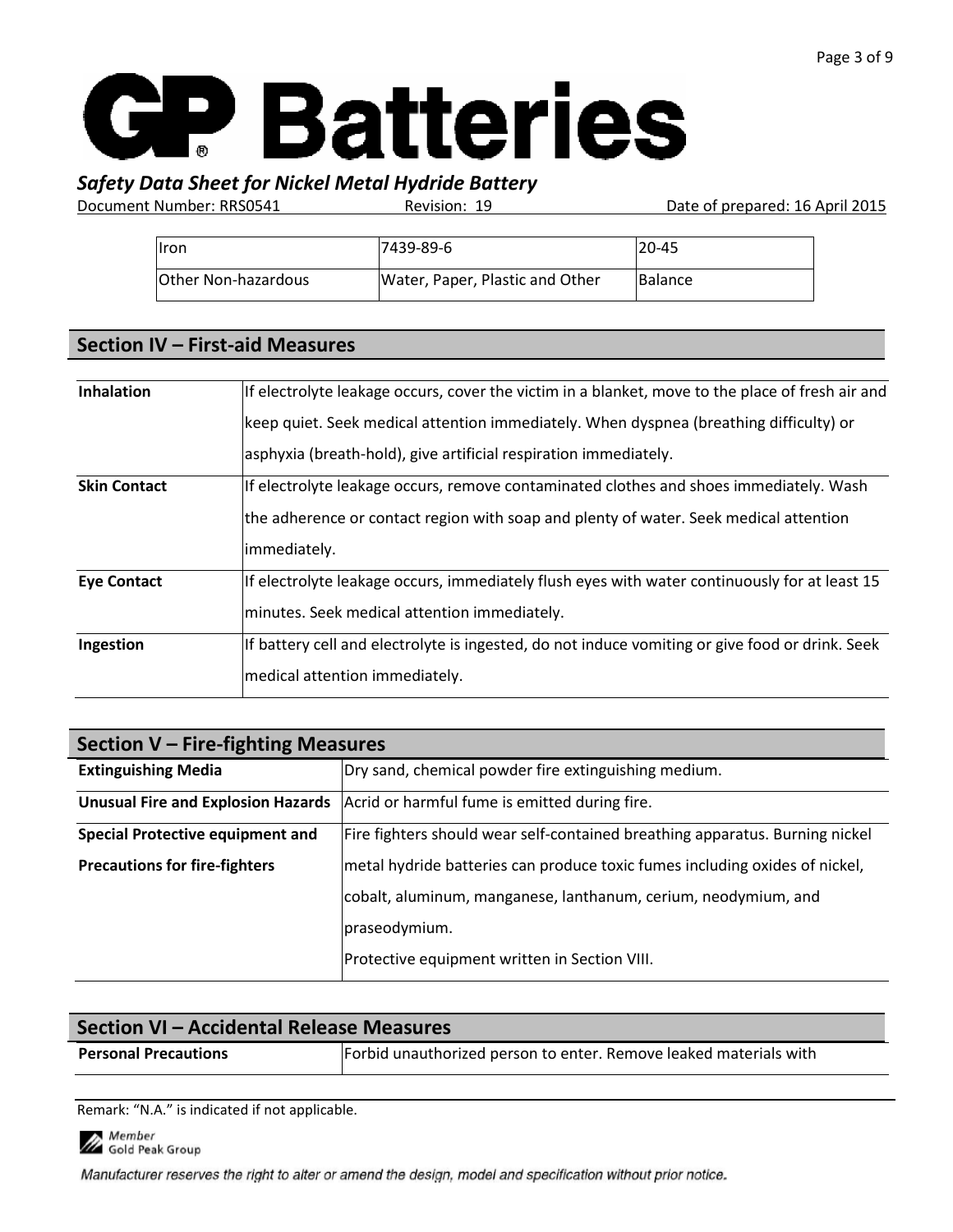## *Safety Data Sheet for Nickel Metal Hydride Battery*

Document Number: RRS0541 Revision: 19 Date of prepared: 16 April 2015

|                                  | protective equipment written in Section VIII.                                                                                                                                     |
|----------------------------------|-----------------------------------------------------------------------------------------------------------------------------------------------------------------------------------|
| <b>Environmental precautions</b> | Do not throw out into the environment.                                                                                                                                            |
| <b>Containment and Clean Up</b>  | Dilute the leaked electrolyte with water and neutralize with diluted sulfuric<br>acid. The leaked solid is moved to a container. The leaked place is fully<br>flushed with water. |

|                 | Section VII – Handling and Storage                                                                          |
|-----------------|-------------------------------------------------------------------------------------------------------------|
| <b>Handling</b> | Prevention of user exposure: Not necessary under normal use.                                                |
|                 | Prevention of fire and explosion: Not necessary under normal use.                                           |
|                 | Precaution for safe handling: Do not damage or remove the external tube.                                    |
|                 | Specific safe handling advice: Never throw out cells in a fire or expose to high temperatures. Do not       |
|                 | soak cells in water and seawater. Do not expose to strong oxidizers. Do not give a strong mechanical        |
|                 | shock or throw down. Never disassemble, modify or deform. Do not connect the positive terminal to           |
|                 | the negative terminal with electrically conductive material. In the case of charging, use only dedicated    |
|                 | charger or charge according to the conditions specified by GP Batteries.                                    |
| <b>Storage</b>  | Storage conditions (suitable to be avoided): Avoid direct sunlight, high temperature, high humidity.        |
|                 | The cells and batteries shall not be stored in high temperature, the maximum temperature allowed is         |
|                 | $ 60^{\circ}$ C for a short period during the shipment. Otherwise the cells maybe leakage and can result in |
|                 | shortened cycle life.                                                                                       |
|                 | Incompatible products: Conductive materials, water, seawater, strong oxidizers and strong acids             |
|                 | Packing material (recommended, not suitable): insulated and tear-proof materials are recommended.           |

## **Section VIII – Exposure Controls/Personal Protection**

#### **Engineering Control**

No engineering measure is necessary during normal use. If internal cell materials are leaked, the information below will be useful.

Remark: "N.A." is indicated if not applicable.

Member **COLORED MEMBER**<br>Gold Peak Group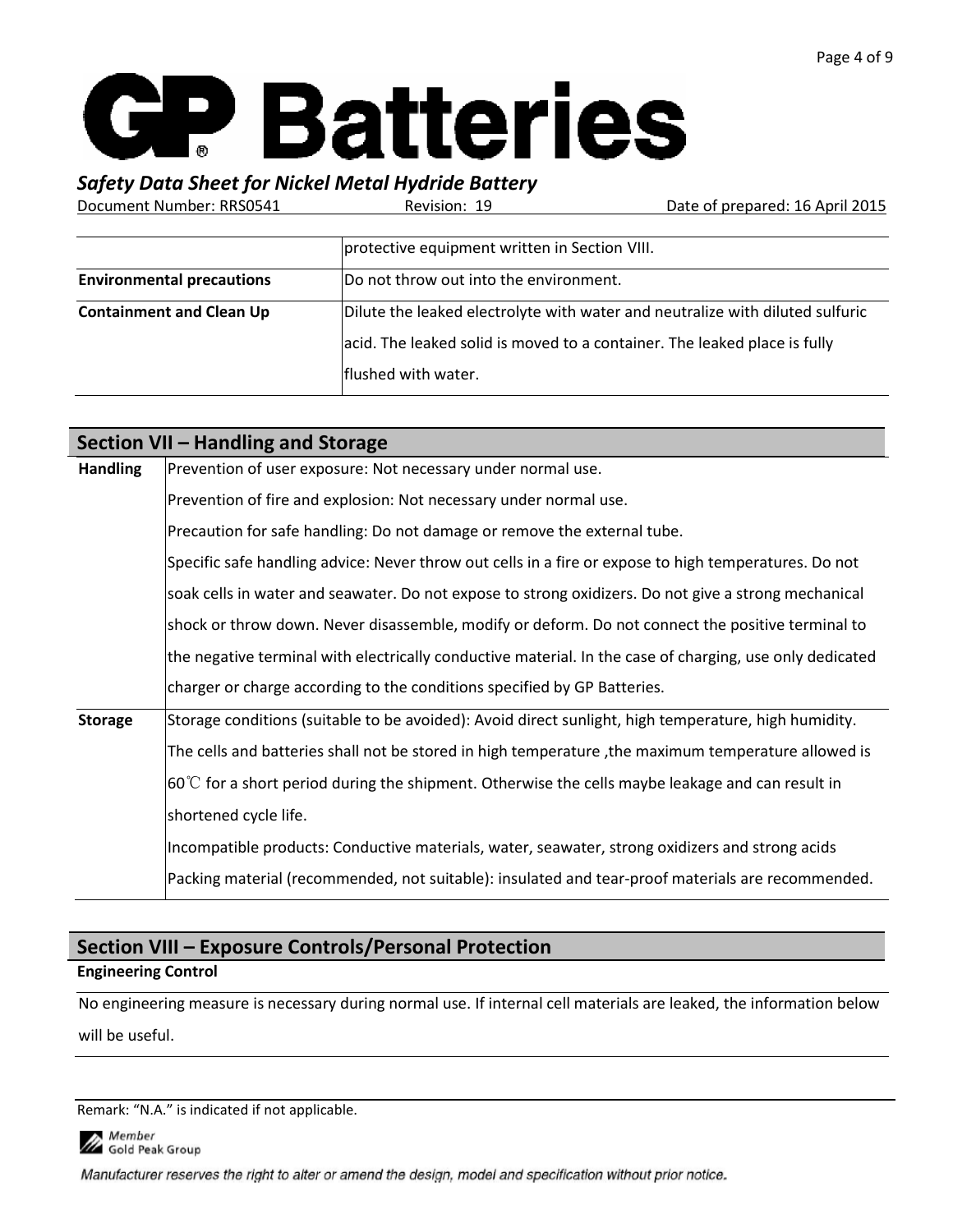

Document Number: RRS0541 Revision: 19 Date of prepared: 16 April 2015

#### **Exposure Control Limit**

| <b>Common Chemical Name /</b>                                   | <b>OSHA PEL</b>                  | <b>ACGIH TLV</b>               |
|-----------------------------------------------------------------|----------------------------------|--------------------------------|
| <b>General Name</b>                                             |                                  |                                |
| Aluminum metal (as Al)                                          | TWA 15 mg/m <sup>3</sup> (total) |                                |
|                                                                 | TWA 5 mg/m $3$ (resp)            |                                |
| Cobalt metal (As Co)                                            | TWA 0.1 mg/m $^3$                | TWA 0.02 mg/m $^3$             |
| Lithium Hydroxide                                               |                                  |                                |
| Manganese compounds                                             | (Celling) 5 mg/m <sup>3</sup>    | TWA 0.02 mg/m $^3$ (resp.)     |
| (as Mn)                                                         |                                  |                                |
| Nickel, metal and insoluble $ ($ as Ni) TWA 1 mg/m <sup>3</sup> |                                  | Elemental: $1.5mg/m3$ (IHL);   |
| compounds                                                       |                                  | Insoluble inorganic compounds: |
|                                                                 |                                  | $0.2$ mg/m <sup>3</sup> (IHL)  |
| Potassium Hydroxide                                             |                                  |                                |
| Sodium Hydroxide                                                | 2 mg/m <sup>3</sup> TWA          | (Celling) 2 mg/m <sup>3</sup>  |
| Zinc oxide                                                      | Respirable fraction:             | Respirable fraction:           |
|                                                                 | 5 mg/m <sup>3</sup>              | 2 mg/m <sup>3</sup>            |

TWA – Time Weighted Average

ACGIH TLV: American Conference of Governmental Industrial Hygienists Threshold Limit Value OSHA PEL: Occupational Safety & Health Administration Permissible Exposure Limit

#### **Personal protective equipment**

Respiratory protection: Protective mask

Hand protection: Protective gloves

Eye protection: Protective glasses designed to protect against liquid splashes

Skin and body protection: Working clothes with long sleeve and long trousers

Remark: "N.A." is indicated if not applicable.

Member Gold Peak Group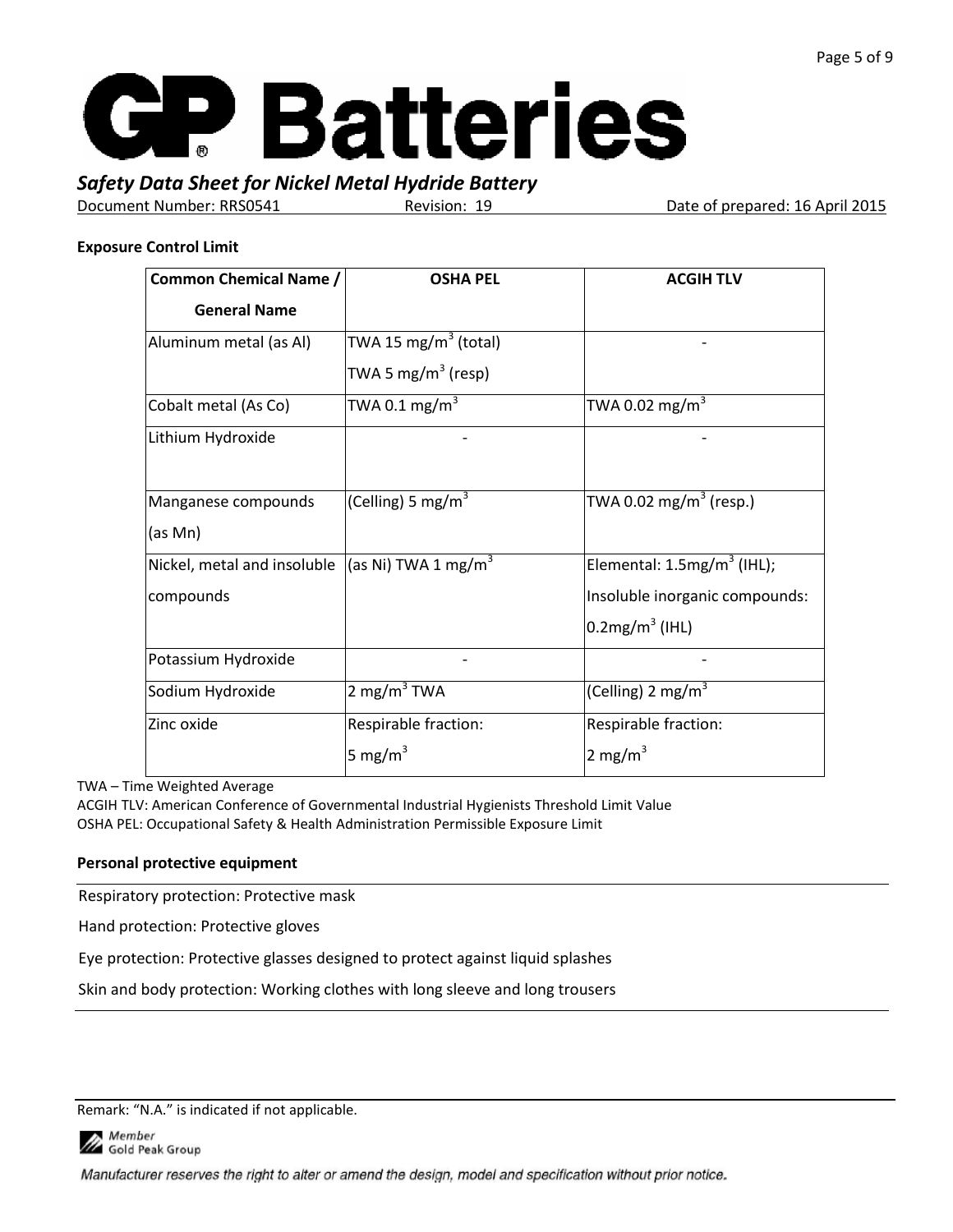*Safety Data Sheet for Nickel Metal Hydride Battery*

Revision: 19 **Date of prepared: 16 April 2015** 

| Section IX - Physical and Chemical Properties |                                              |  |
|-----------------------------------------------|----------------------------------------------|--|
| Appearance                                    | Odor                                         |  |
| Solid, Cylindrical Shape, Metallic color      | <b>Odorless</b>                              |  |
|                                               | <b>Odor Threshold</b>                        |  |
|                                               | N.A.                                         |  |
| pH                                            | <b>Melting point/freezing point</b>          |  |
| N.A.                                          | N.A.                                         |  |
| Initial boiling point and boiling range       | <b>Flash point</b>                           |  |
| N.A.                                          | N.A.                                         |  |
| <b>Evaporation rate</b>                       | <b>Flammability (solid, gas)</b>             |  |
| N.A.                                          | N.A.                                         |  |
|                                               | Upper/lower flammability or explosive limits |  |
|                                               | N.A.                                         |  |
| Vapor pressure                                | <b>Vapor density</b>                         |  |
| N.A.                                          | N.A.                                         |  |
| <b>Relative density</b>                       | <b>Solubility</b>                            |  |
| N.A.                                          | Insoluble in water                           |  |
| Partition coefficient: n-octanol/water        | <b>Auto-ignition temperature</b>             |  |
| N.A.                                          | N.A.                                         |  |
| <b>Decomposition temperature</b>              | <b>Viscosity</b>                             |  |
| N.A.                                          | N.A.                                         |  |

| Section X – Stability and Reactivity      |                                                                                |  |
|-------------------------------------------|--------------------------------------------------------------------------------|--|
| <b>Stability</b>                          | Stable under normal use                                                        |  |
| <b>Possibility of hazardous reactions</b> | By misuse of a battery cell or the like, oxygen or hydrogen accumulates in the |  |
|                                           | cell and the internal pressure rises. These gases may be emitted through the   |  |
|                                           | gas release vent. When fire is near, these gases may take fire.                |  |

Remark: "N.A." is indicated if not applicable.

Member<br>17 Gold Peak Group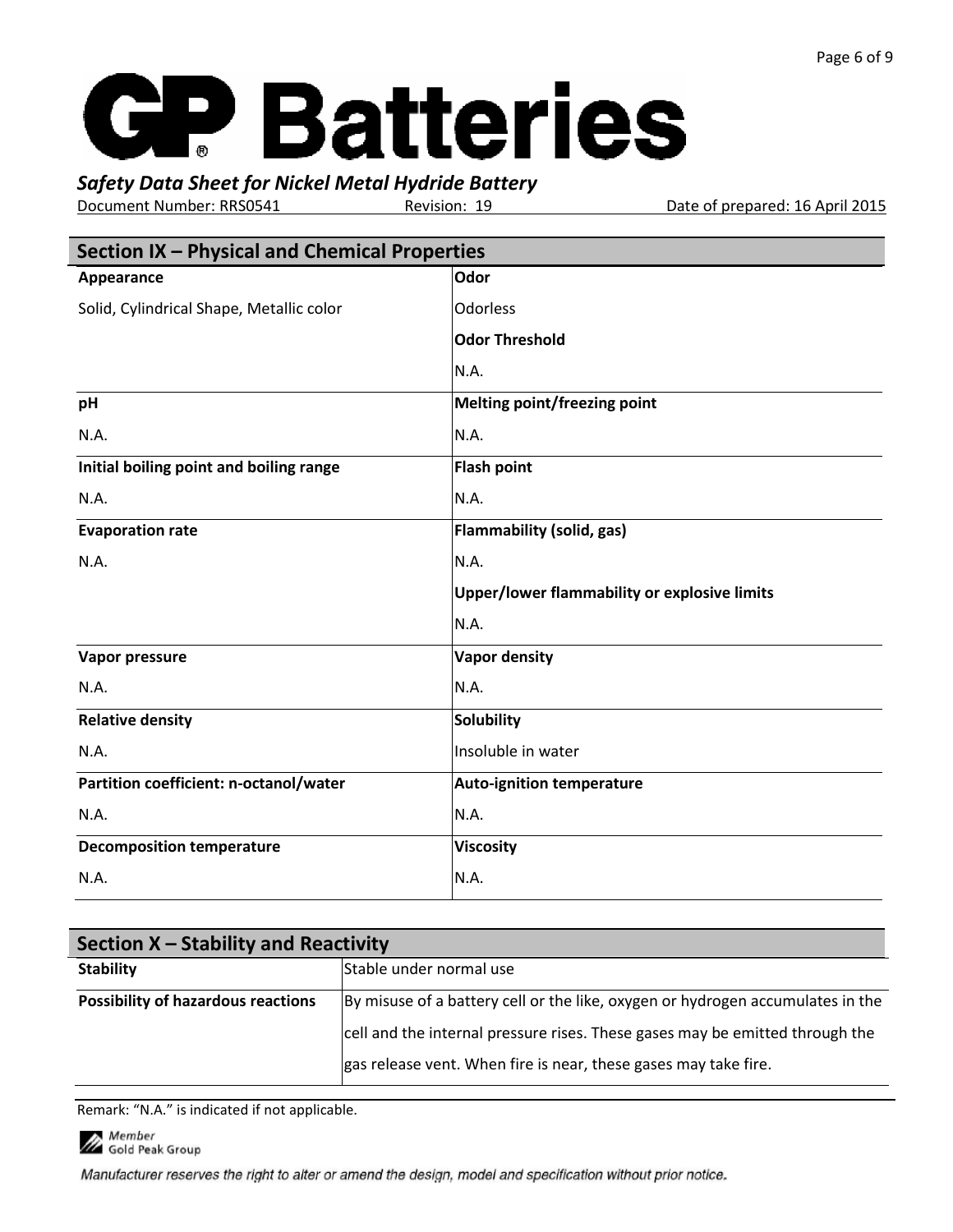## *Safety Data Sheet for Nickel Metal Hydride Battery*

Document Number: RRS0541 Revision: 19 Date of prepared: 16 April 2015

|                            | When a battery cell is heated strongly by the surrounding fire, acrid or       |  |  |  |
|----------------------------|--------------------------------------------------------------------------------|--|--|--|
|                            | harmful fume may be emitted.                                                   |  |  |  |
| <b>Conditions to avoid</b> | Direct sunlight, high temperature and high humidity                            |  |  |  |
| <b>Materials to avoid</b>  | Conductive materials, water, seawater, strong oxidizers and strong acids       |  |  |  |
|                            | Hazardous decomposition products Acrid or harmful fume is emitted during fire. |  |  |  |

## **Section XI – Toxicological Information**

There is no toxicity data for Nickel Metal Hydride Battery. Under normal conditions of use, the battery is non-toxic.

## **Section XII – Ecological Information**

Persistence/degradability :

Since a battery cell and the internal materials remain in the environment, do not bury or throw out into the environment.

## **Section XIII – Disposal Considerations**

Recommended methods for safe and environmentally preferred disposal :

#### **Product (waste from residues)**

Do not throw out a used battery cell. Recycle it through the recycling company.

#### **Contaminated packaging**

Neither a container nor packing is contaminated during normal use. When internal materials leaked from a battery

cell contaminates them, dispose them as industrial wastes subject to special control.

Remark: "N.A." is indicated if not applicable.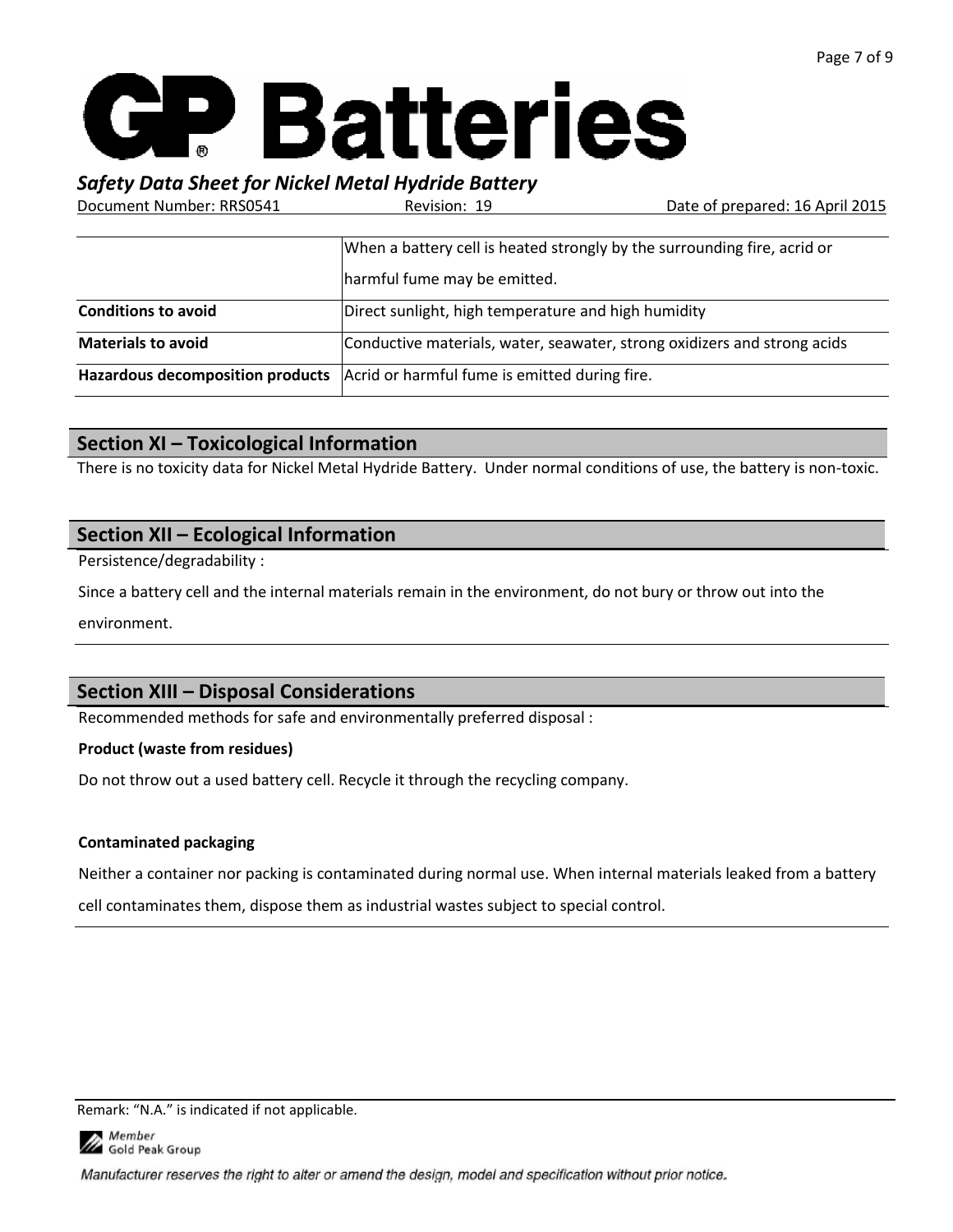

Document Number: RRS0541 Revision: 19 Date of prepared: 16 April 2015

### **Section XIV – Transport Information**

| <b>Regulatory Body</b> | <b>Special Provisions</b>     |
|------------------------|-------------------------------|
| <b>ADR</b>             | $295 - 304, 598$              |
| <b>IMO</b>             | UN 3496 SP117 and SP963       |
| UN                     | <b>UN 3496</b>                |
| US DOT                 | 49 CFR 172, 102 Provision 130 |
| <b>IATA</b>            | A199                          |

| Form of        | UN No. | <b>UN Proper</b>     | Transport           | <b>Packing</b>           | <b>Environmental Guidance</b> |                     | Special      |
|----------------|--------|----------------------|---------------------|--------------------------|-------------------------------|---------------------|--------------|
| Transportation |        | <b>Shipping Name</b> | <b>Hazard Class</b> | <b>Group</b>             | <b>Hazards</b>                | <b>Transport in</b> | Precaution   |
|                |        |                      |                     | Number                   |                               | bulk                |              |
| Sea            | 3496   | <b>BATTERIES,</b>    | 9                   | $\overline{\phantom{a}}$ | N <sub>0</sub>                | According to        | SP117&       |
|                |        | NICKEL-METAL         |                     |                          |                               | ANNEX II of         | <b>SP963</b> |
|                |        | <b>HYDRIDE</b>       |                     |                          |                               | MARPOL              |              |
|                |        |                      |                     |                          |                               | $73/78$ and the     |              |
|                |        |                      |                     |                          |                               | <b>IBC Code</b>     |              |

a) In general, all batteries in all forms of transportation (ground, air, or ocean) must be packaged in a safe and responsible manner. Regulatory concerns from all agencies for safe packaging require that batteries be packaged in a manner that prevents short circuits and be contained in "strong outer packaging" that prevents spillage of contents. All original packaging for GP nickel metal hydride batteries has been designed to be compliant with these regulatory concerns.

GP nickel metal hydride batteries (sometimes referred to as "Dry cell" batteries) are not defined as dangerous goods under the IATA Dangerous Goods Regulations 56<sup>th</sup> edition 2015, ICAO Technical Instructions and the U.S. hazardous materials regulations (49 CFR). These batteries are not subject to the dangerous goods regulations as they are compliant with the requirements contained in the following special provisions.

Remark: "N.A." is indicated if not applicable.



Gold Peak Group